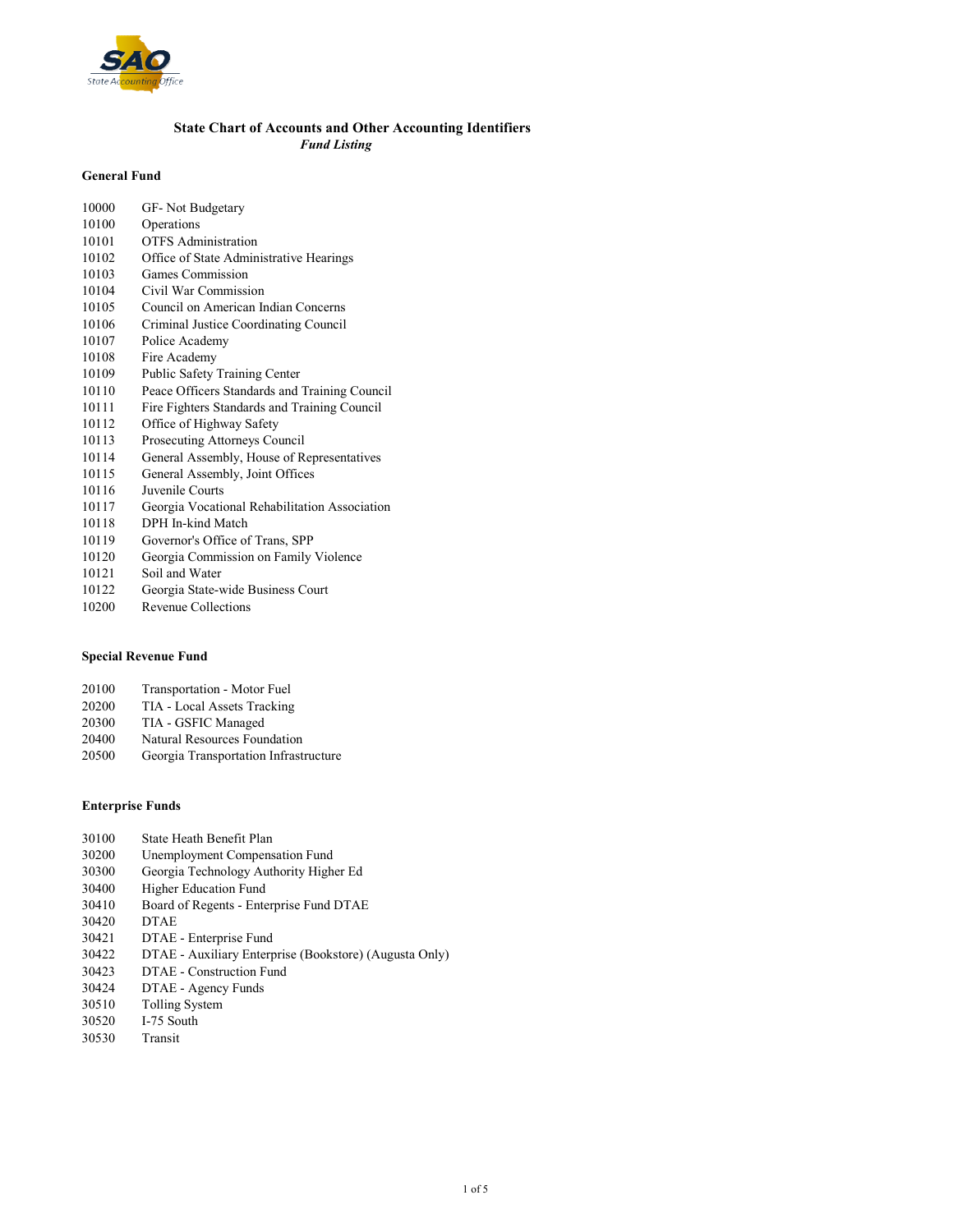

### State Chart of Accounts and Other Accounting Identifiers Fund Listing

#### Internal Service Funds

| 40100 | Administrative Services                        |
|-------|------------------------------------------------|
| 40110 | Mail and Courier                               |
| 40120 | <b>US Post Office</b>                          |
| 40130 | Vehicle Rentals                                |
| 40140 | <b>Fleet Support Services</b>                  |
| 40150 | <b>State Surplus Property</b>                  |
| 40160 | <b>Federal Surplus Property</b>                |
| 40200 | Correctional Industries Administration         |
| 40300 | Merit System                                   |
| 40400 | Removal of Hazardous Materials Risk Management |
| 40500 | Risk Management Funds                          |
| 40501 | Cyber Security                                 |
| 40510 | Administrative Fund                            |
| 40520 | Liability Insurance                            |
| 40530 | <b>Property Insurance</b>                      |
| 40540 | <b>SEAD</b>                                    |
| 40550 | State Indemnification                          |
| 40560 | Supplemental Pay                               |
| 40570 | Teacher Indemnification                        |
| 40580 | Unemployment Compensation                      |
| 40590 | Workers Compensation                           |
| 40700 | Aviation Authority, Georgia                    |

# Capital Projects Funds

| <b>GSFIC</b>                     |
|----------------------------------|
| GBA (Hospital)                   |
| GBA (Markets)                    |
| GBA (Penal)                      |
| GEA (University)                 |
| <b>Construction Project Fund</b> |
|                                  |

### Custodial Funds

| 60100 | Child Support Recovery Program        |
|-------|---------------------------------------|
| 60110 | County Medicaid Administrative Funds  |
| 60115 | DHS - Misc.                           |
| 60120 | Detainees' Accounts                   |
| 60130 | Flexible Benefits Program             |
| 60140 | Telecommunications Relay Service Fund |
| 60150 | Universal Service Fund                |
| 60160 | Taxes                                 |
| 60180 | <b>State Charitable Contributions</b> |
| 60185 | Insurance Premium Tax Collection      |
|       |                                       |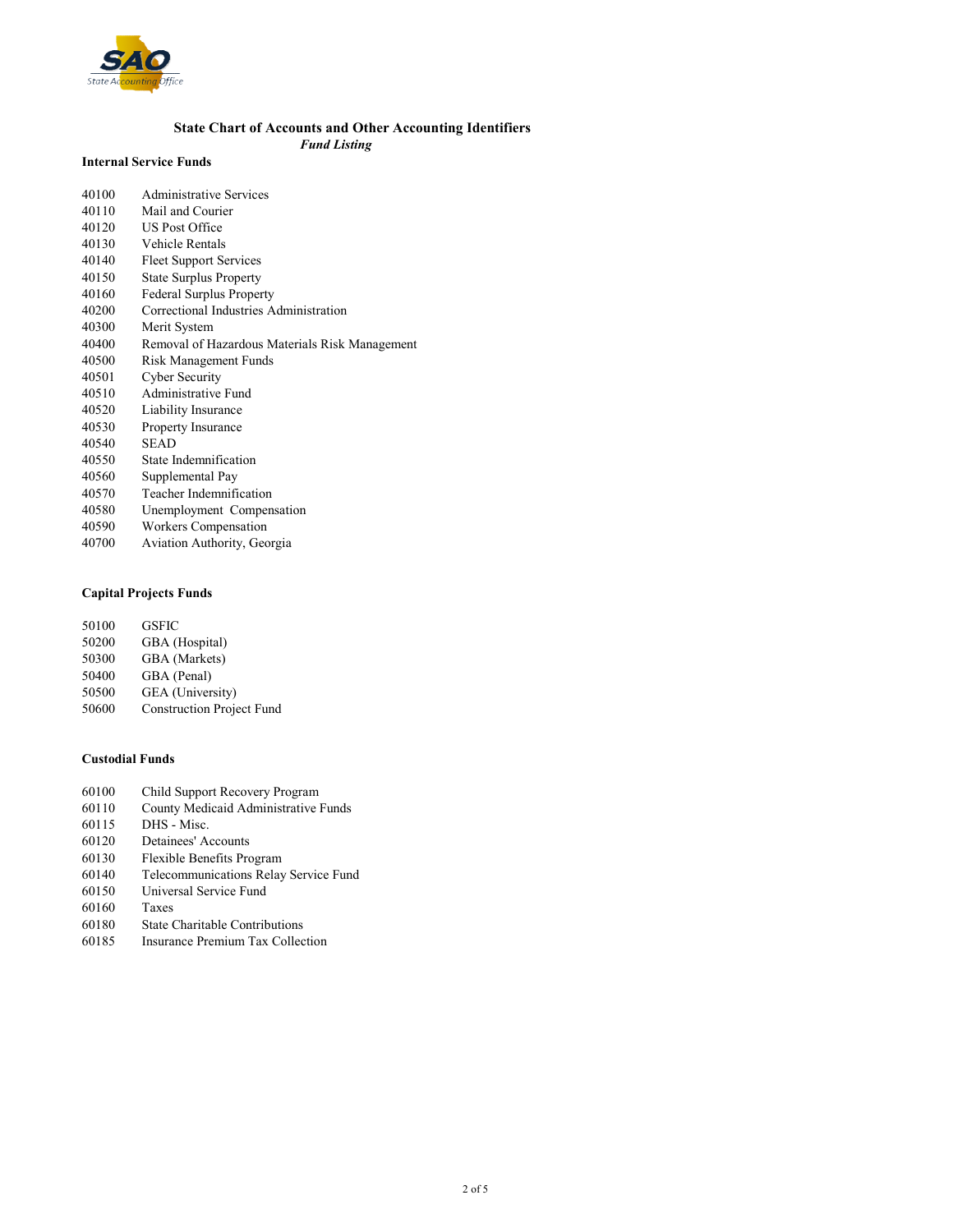

# State Chart of Accounts and Other Accounting Identifiers

Fund Listing

### Custodial Funds - Miscellaneous

| 60501 | Ag. Commodity Commission - Apples         |
|-------|-------------------------------------------|
| 60502 | Ag. Commodity Commission - Canola         |
| 60503 | Ag. Commodity Commission - Corn           |
| 60504 | Ag. Commodity Commission - Cotton         |
| 60505 | Ag. Commodity Commission - Eggs           |
| 60506 | Ag. Commodity Commission - Milk           |
| 60507 | Ag. Commodity Commission - Peaches        |
| 60508 | Ag. Commodity Commission - Pecans         |
| 60509 | Ag. Commodity Commission - Soybeans       |
| 60510 | Ag. Commodity Commission - Sweet Potatoes |
| 60511 | Ag. Commodity Commission - Tobacco        |
| 60512 | <b>Boll Weevil</b>                        |
| 60513 | Conferences and Workshops                 |
| 60514 | <b>Settlements</b>                        |
| 60515 | <b>Surety Bonds and Escrow Accounts</b>   |
| 60516 | Charitable Contributions                  |
| 60517 | Deposits                                  |
| 60518 | Victims Compensation                      |
| 60519 | Custodial Accounts - Individuals          |
| 60520 | <b>Asset Forfeitures</b>                  |
| 60521 | Qualifying Fees                           |
| 60522 | Office of Dispute Resolution              |
| 60523 | Georgia Public Defenders Council          |
| 60524 | Undistributed                             |
| 60525 | Other                                     |
| 60526 | Georgia Public Safety Memorial            |
|       |                                           |

69999 Payroll Withholdings

#### Permanent Fund

70110 Pupils Trust Fund (GDOE)

70200 Debt Service Fund

#### Pension Trust Funds

- 80110 Class Nine Fire Dept. Pension
- 80120 Defined Contribution Plan
- 80130 District Attorneys Retirement Fund<br>80140 Employees' Retirement System
- Employees' Retirement System
- 80150 Firefighters' Pension Fund
- 80160 Judicial Retirement System
- 80170 Georgia Military Pension Fund<br>80180 Judges of the Probate Courts Re
- 80180 Judges of the Probate Courts Retirement Fund<br>80190 Legislative Retirement System
- 80190 Legislative Retirement System<br>80200 Peace Officers' Annuity and Be
- 80200 Peace Officers' Annuity and Benefit Fund<br>80210 Public School Employees Retirement System
- Public School Employees Retirement System
- 80220 Sheriffs' Retirement Fund<br>80230 Superior Court Clerks' Re
- Superior Court Clerks' Retirement Fund
- 80240 Superior Court Judges' Retirement Fund<br>80250 Teachers' Retirement System
- 80250 Teachers' Retirement System<br>80260 Magistrate's Retirement Fund
- 80260 Magistrate's Retirement Fund of Georgia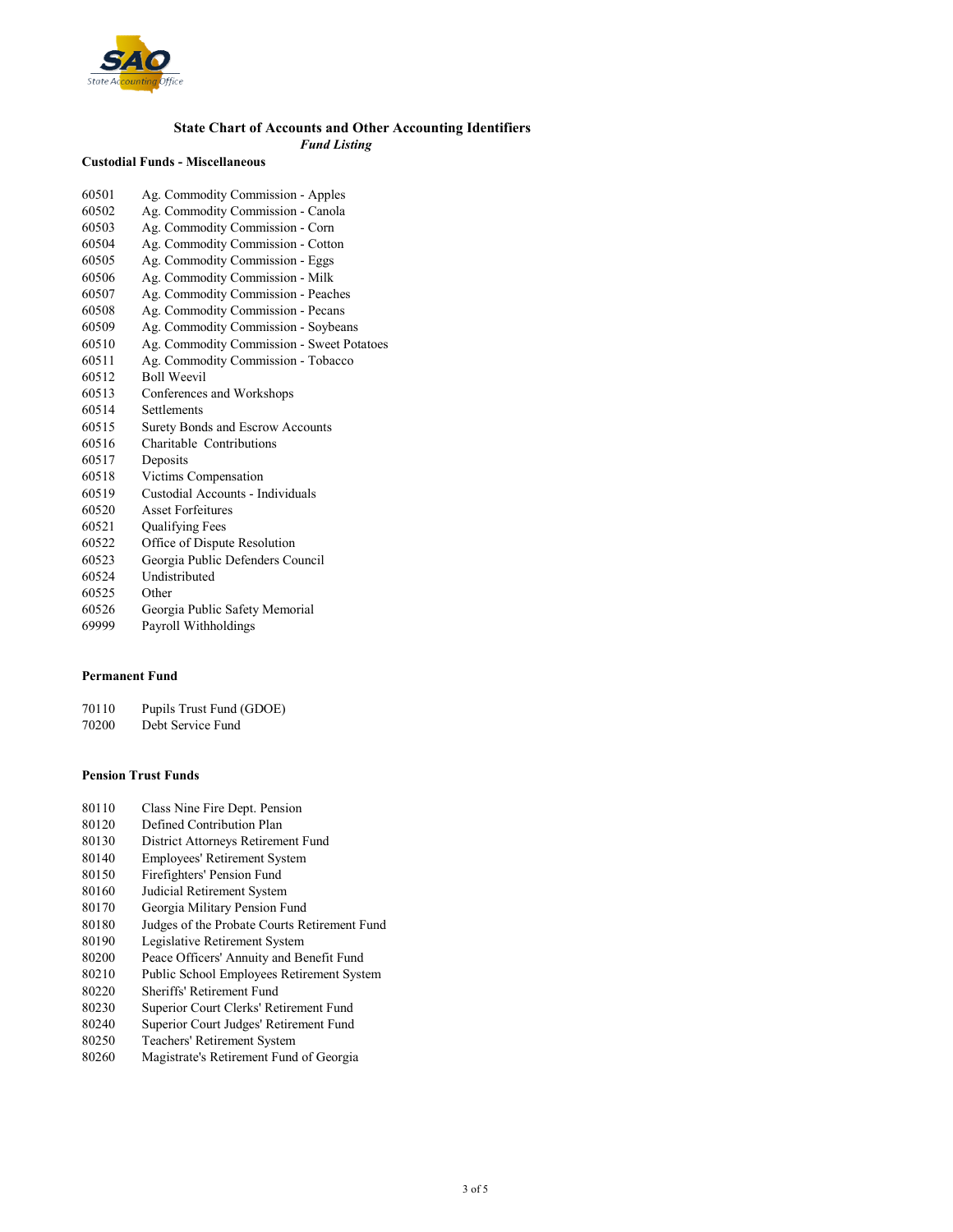

# State Chart of Accounts and Other Accounting Identifiers

Fund Listing

# Private Purpose Trust Funds

| 80310 | Auctioneers Recovery Fund |
|-------|---------------------------|
| 80320 | Real Estate Recovery Fund |

- 80330 Subsequent Injury Trust Fund<br>80340 Death Benefit Fund
- 80340 Death Benefit Fund<br>80400 Investment Trust Fu
- Investment Trust Fund

### Other Employee Benefit Funds

- 80810 Georgia Retiree Health Benefit Fund
- 80820 GA State Employees OPEB Fund<br>80830 GA School Personnel OPEB Fund
- 80830 GA School Personnel OPEB Fund<br>89999 TIA PO Tracking
- TIA PO Tracking

### Component Units

| 90100 | <b>Agricultural Exposition Authority</b>            |
|-------|-----------------------------------------------------|
| 90110 | Agrirama Development Authority                      |
| 90120 | Development Authority, Georgia                      |
| 90131 | <b>Environmental Facilities Authority</b>           |
| 90141 | Golf Hall of Fame Authority                         |
| 90151 | Higher Education Assistance Corporation             |
| 90161 | Highway Authority, Georgia                          |
| 90171 | Housing and Finance Authority, Georgia              |
| 90181 | International & Maritime Trade Center Authority     |
| 90191 | Jekyll Island State Park Authority                  |
| 90201 | Lake Lanier Islands Development Authority           |
| 90211 | Lottery Corporation, Georgia                        |
| 90221 | Music Hall of Fame Authority, Georgia               |
| 90231 | North Georgia Mountains Authority                   |
| 90241 | Oconee River Greenway Authority                     |
| 90251 | OneGeorgia Authority                                |
| 90261 | Ports Authority, Georgia                            |
| 90271 | Public Telecommunications Commission - General Fund |
| 90273 | Capital Projects Fund                               |
| 90275 | Special Revenue Fund - Foundation                   |
| 90281 | Rail Passenger Authority, Georgia                   |
| 90291 | Regional Transportation Authority, Georgia          |
| 90295 | The ATI.                                            |
| 90296 | <b>ATL-Express Operations</b>                       |
| 90301 | Road and Tollway Authority, State                   |
| 90311 | Sapelo Island Heritage Authority                    |
| 90321 | Seed Development Commission, Georgia                |
| 90331 | Southwest GA RR Excursion Authority                 |
| 90341 | Sports Hall of Fame Authority                       |
| 90351 | Stone Mountain Memorial Association                 |
| 90361 | Student Finance Authority, Georgia                  |
| 90371 | Superior Court Clerks' Cooperative Authority        |
| 90381 | World Congress Center Authority                     |
| 90391 | Central Savannah River Area RESA                    |
|       |                                                     |

- 90401 Foundation for Public Ed EF<br>90411 THE FDN FOR PUBLIC ED O
- THE FDN FOR PUBLIC ED GA INC